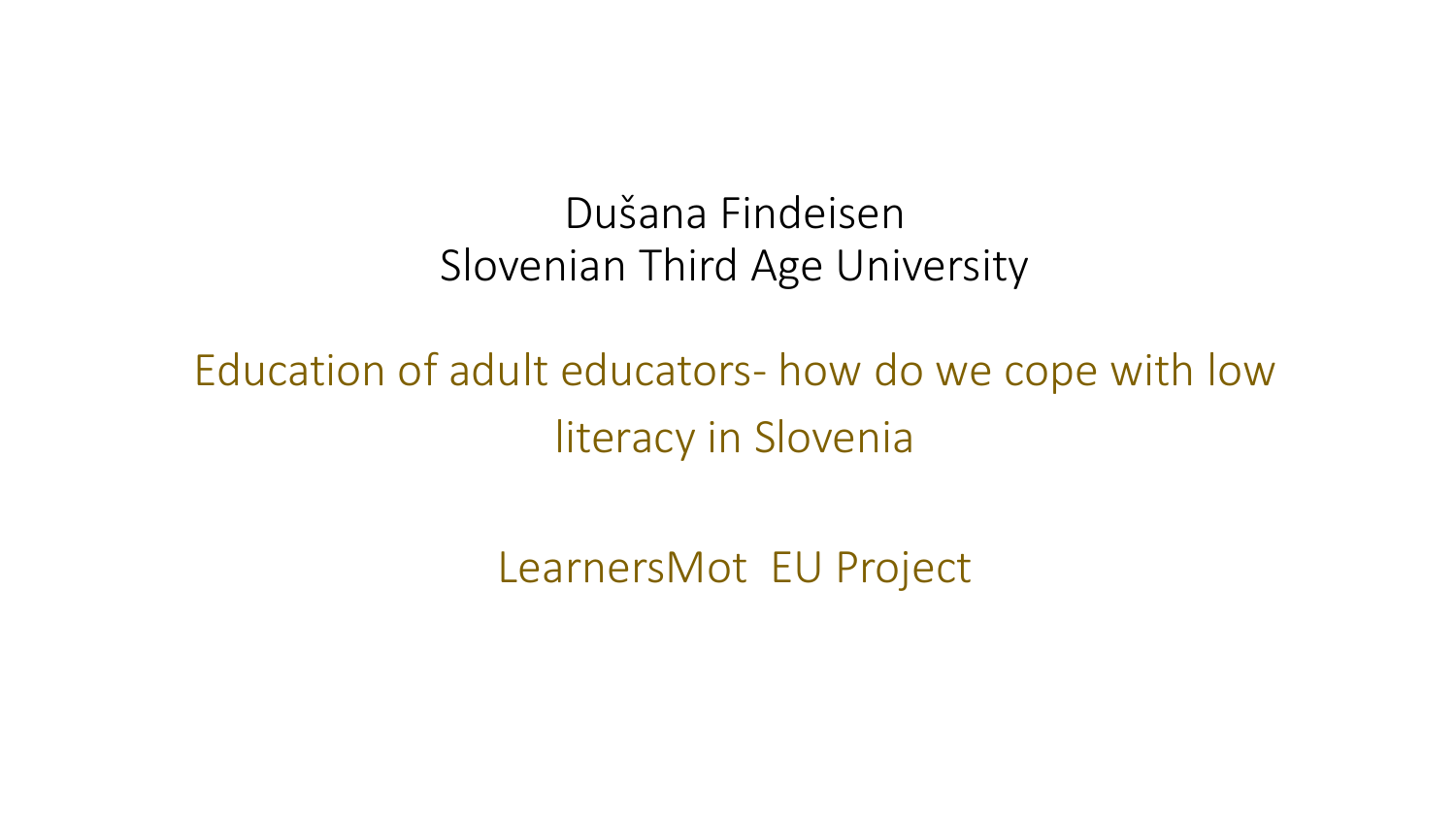

Source: OECD calculations based on OECD (2016a), Survey of Adult Skills (PIAAC) (Database 2012, 2015), www.oecd.org/site/piaac/publicdataandanalysis.htm.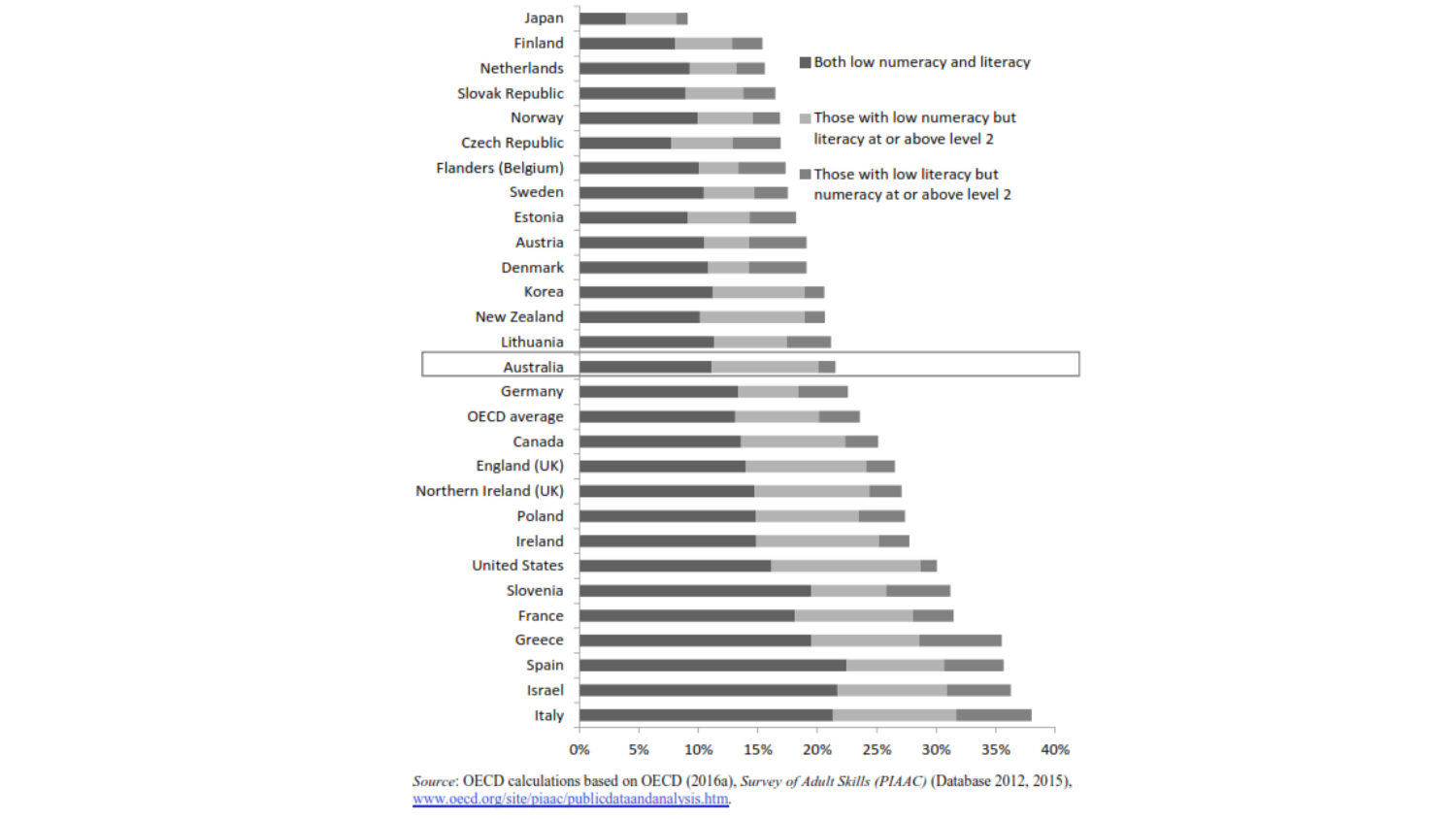

#### Education for being successful in one's life-bridge to education? /Bridge to employment

Why this programme?

OECD research into literacy

Specific learning difficulties and literacy in young people and adults, Svetovalni center Ljubljana, 2002

Most low literates do not use complex skills in their work, do not upgrade them. Their skills get outdated

There are not enough programmes for adults with specific needs;

Adult educators are aware that they would need specialised knowledge related to low literacy: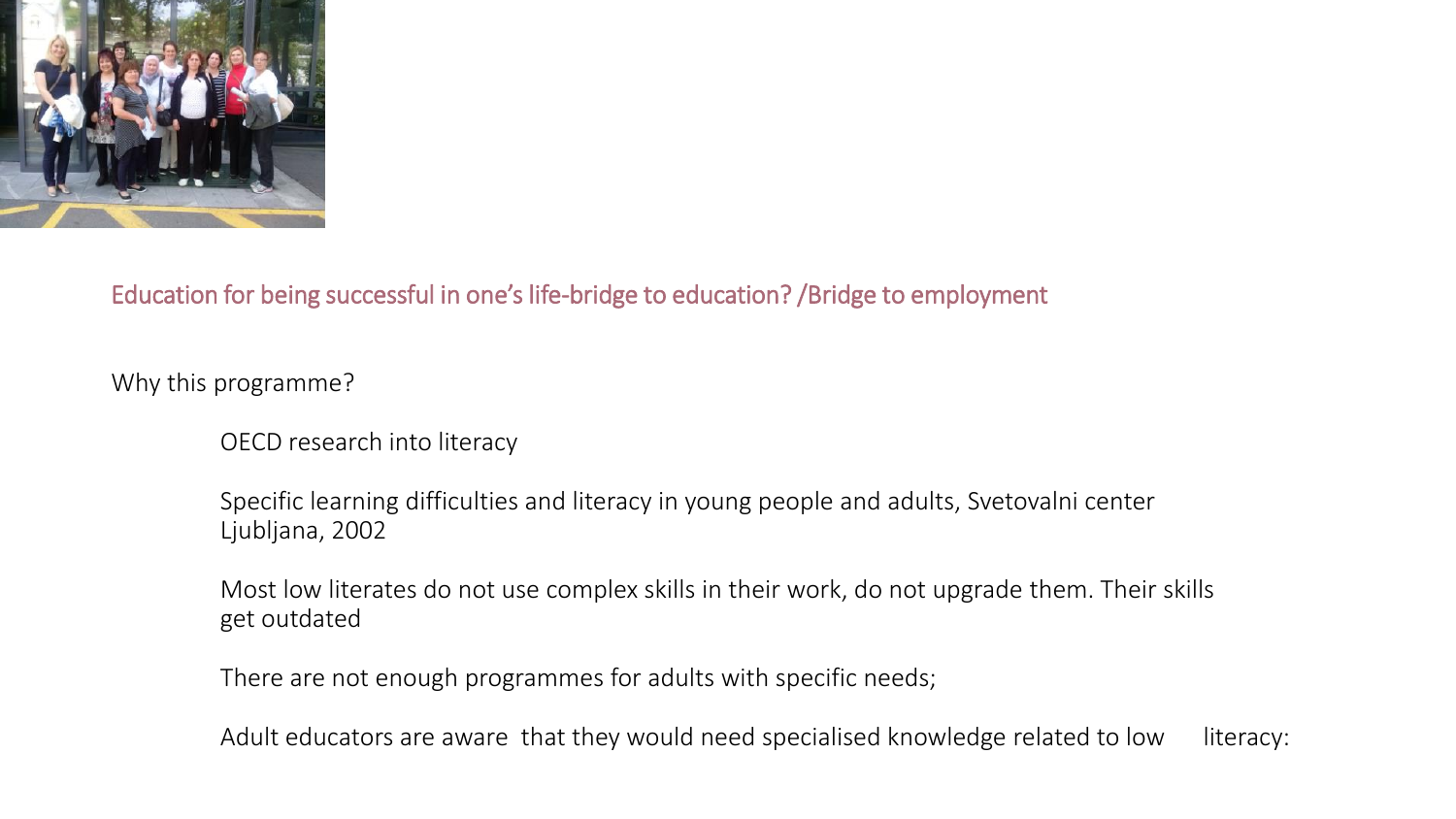## Adult educators' target group of low literates

Adults

-who do not manage simple everyday tasks while needing to be more independent and socially included

-who have specific needs and deficiencies in need of specific educational approach; dyslectics, gifted adults, adults wih hearing deficiencies, mentally retarded adults, etc.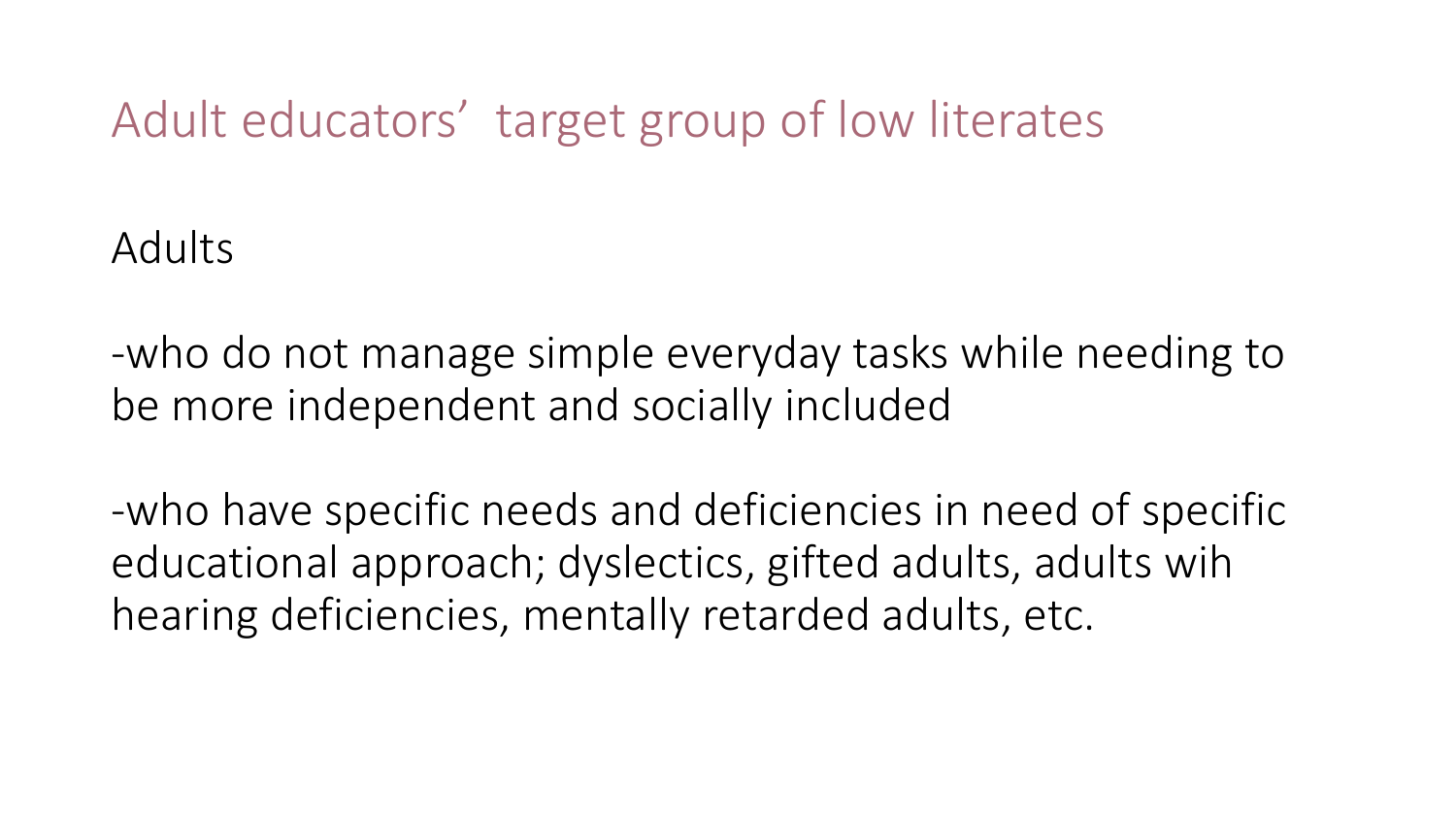Expected characteristics of the target group members

*poor general knowledge and culture bad school memories. deficient communication skills, deficient skills needed for searching and selecting information, difficulty applying knowledge to everyday life, difficulty getting included in* everyday life. poor managing of emotions.

Psycho- social characteristics

*usually bad economic situation consequences felt in working life (depression) not being aware of employment and educational opportunities not being well informed about quality leisure time activities higher dependency on others*

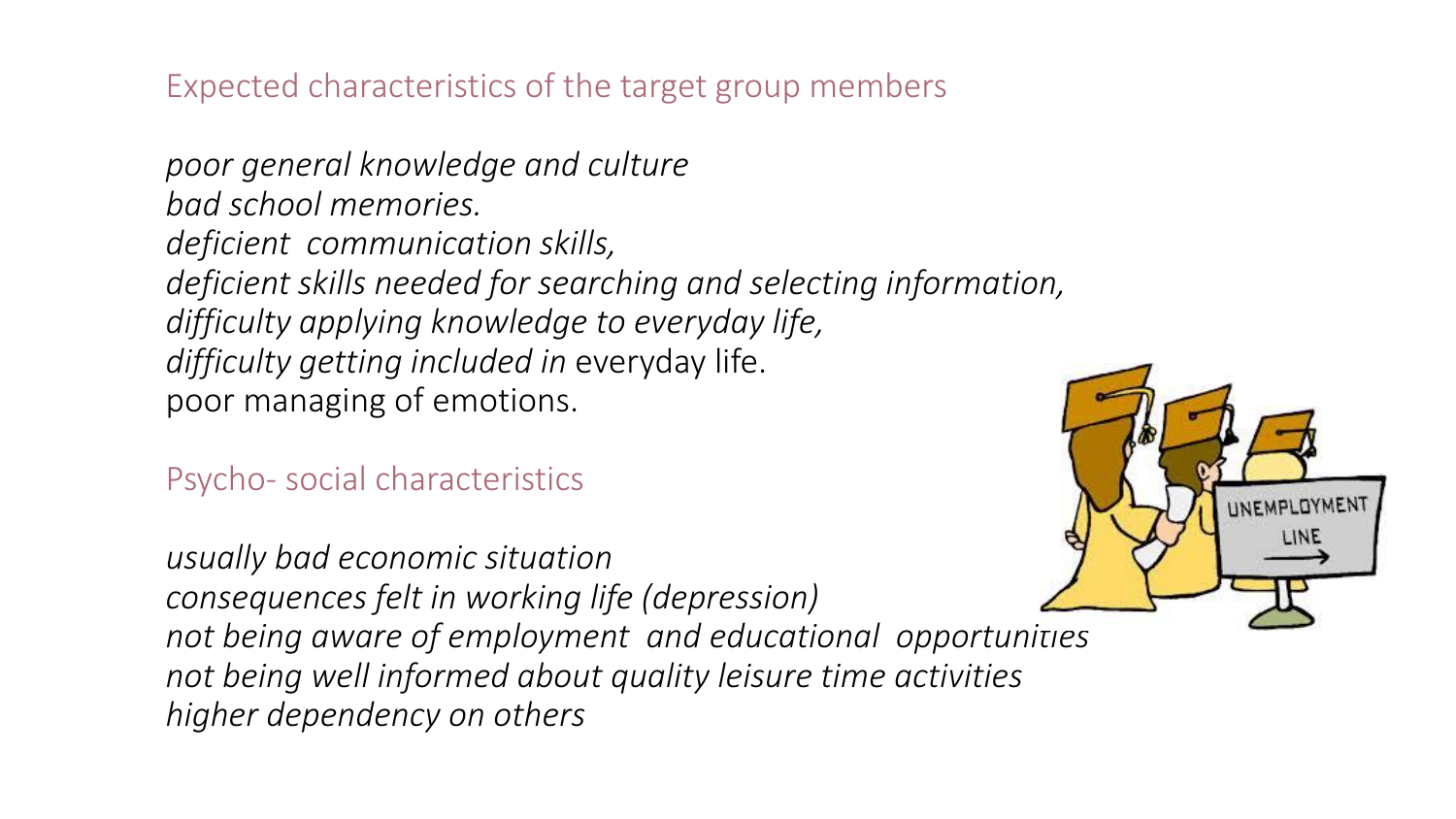

*To acquire/better basic skills* (reading, writing, cognitive, communication and cultural competencies, numeracy, learning skills for better social inclusion)

To acquire *learning skills for autonomous learning* To motivate sb. to enrol in an educational programme Understanding learning as a way to quality life

#### Active citizenship

To manage social roles in adulthood To be aware of values To accept diversity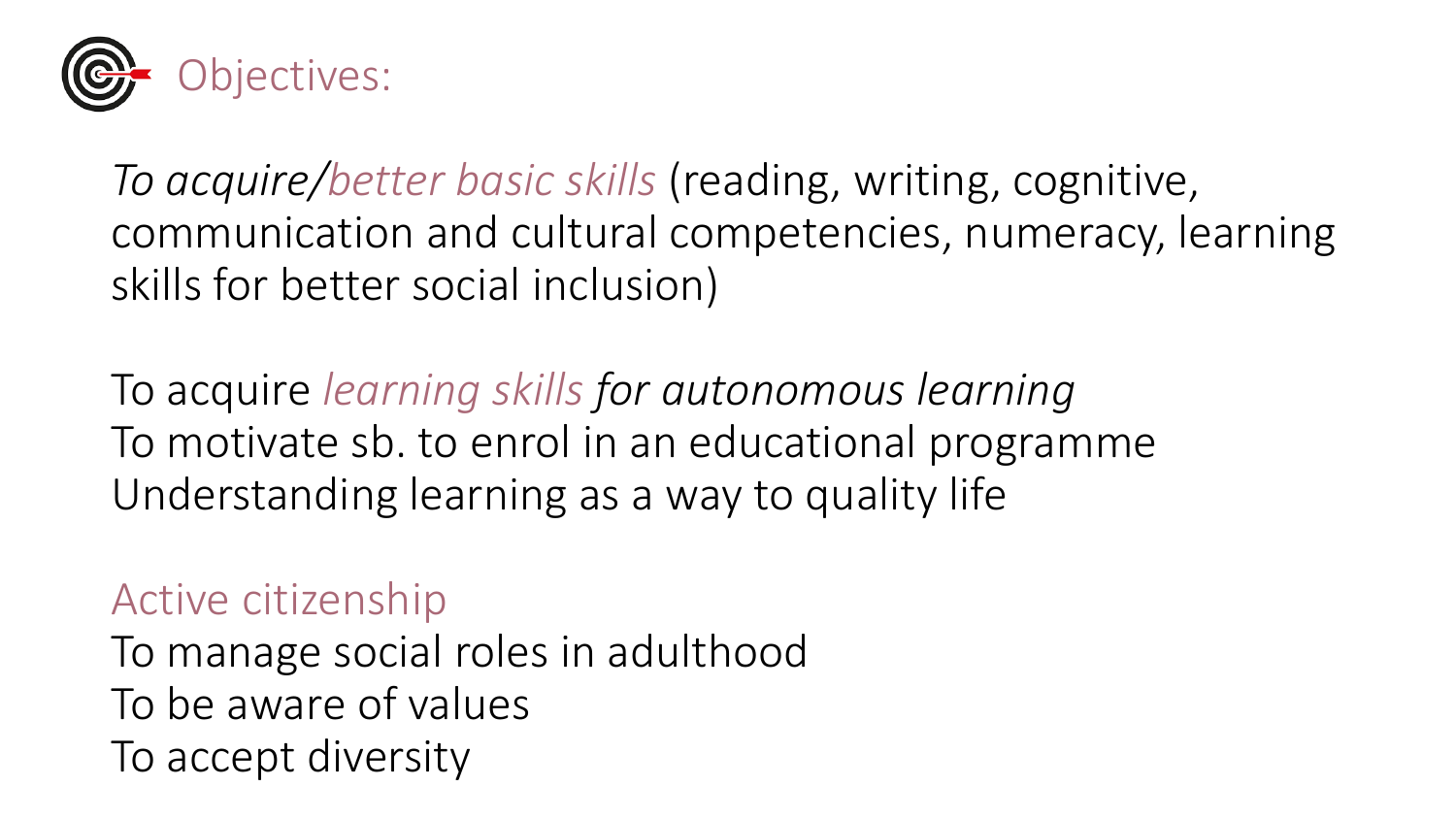#### Areas covered by the programme *Basic skills* (also use of ICT technology) Social skills (simple social situations, relationships, expressing criticism, praising, Group negotiating, conflict resolution)

#### Duration of the programme

120 periods Frequency once a week according to a fixed plan+ course + autonomous learning, 6-12 participants

*Programme is composed of core and individual contents*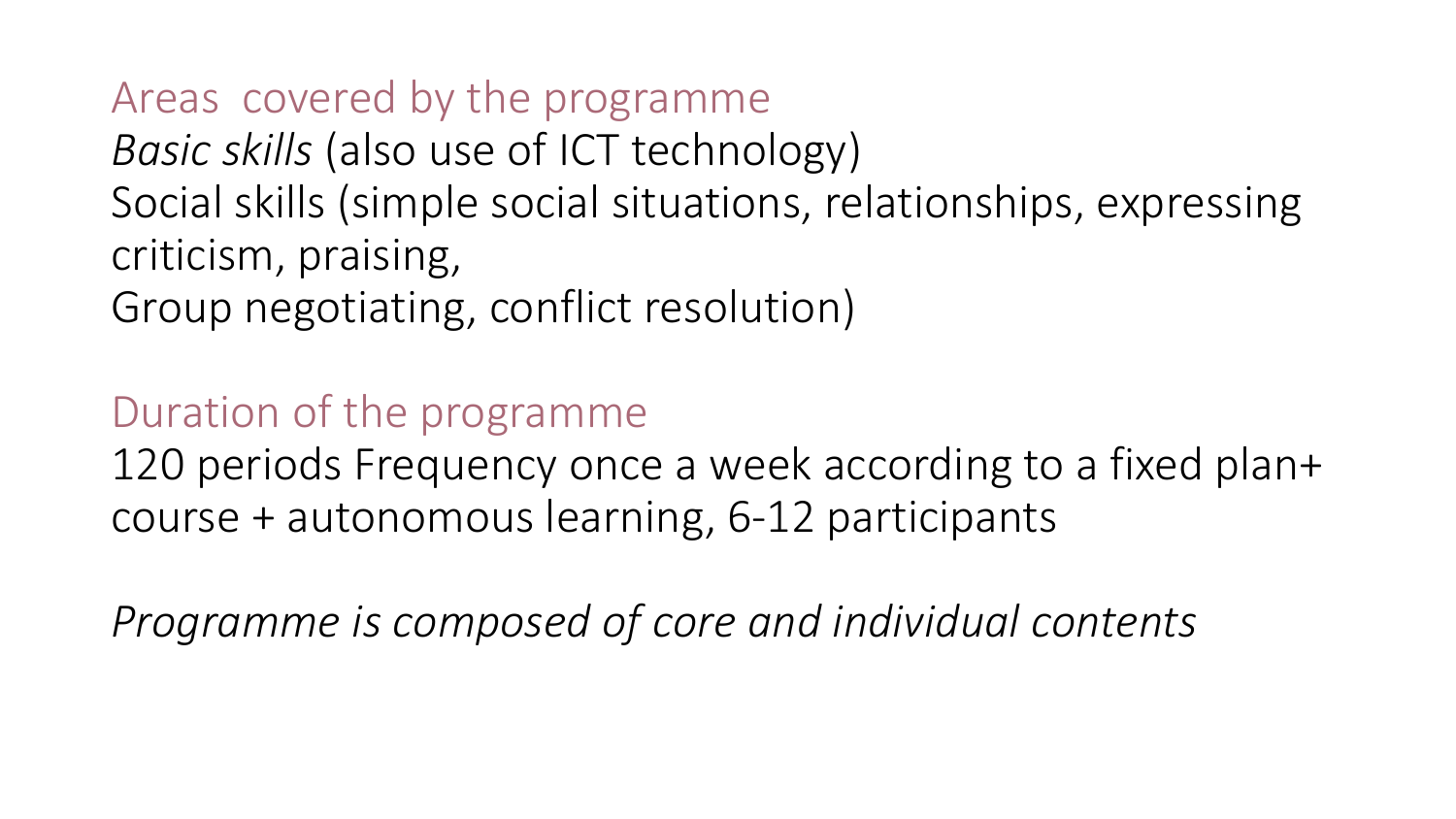### **Didactics**

*Programme is to increase autonomy of the learners It is not transmission of knowledge, learners should experience constructing knowledge and discuss their learning experience- to develop competencies*

#### Learning is learner focused

*Learning facilitator shows empathy for learners' culture. Values, interests, need and life structure of adult learners:* 

*individual interview, short life history, occasional participation of family members, making learners familiar with cultural heritage*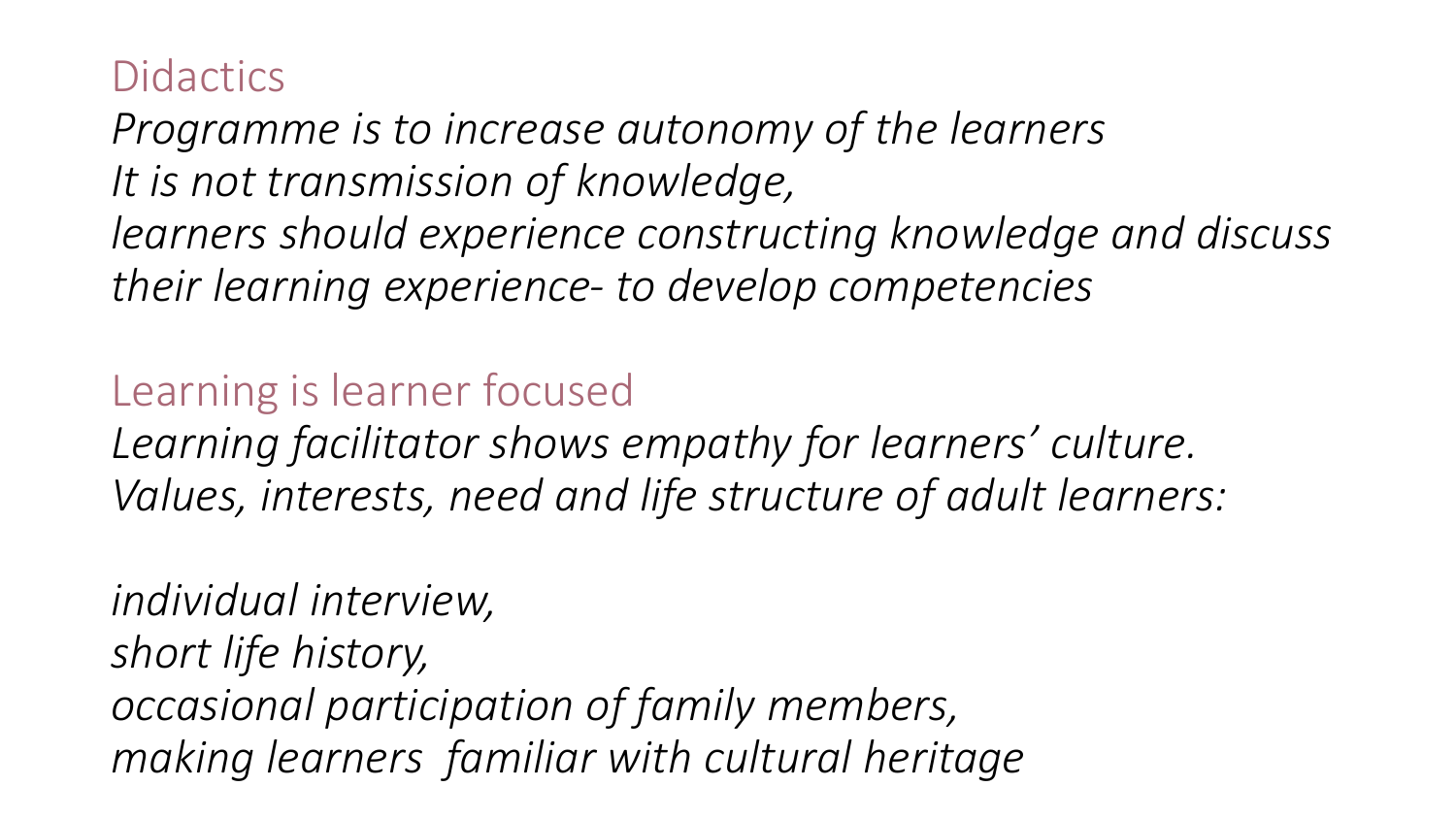#### Principles:

Learner focused process

Learning contents and situations should be related to learnres' life

Integrating contents, methods, materials Individualisation of learning Selecting learning contents Project learning

Adult educators involved in a specialised educational programme get a State recognized certificate.

## Literature: Knaflič, L., Kastelic, L. *UŽU – Moj korak* http://programoteka.acs.si/PDF/UZU\_MK\_program.pdf